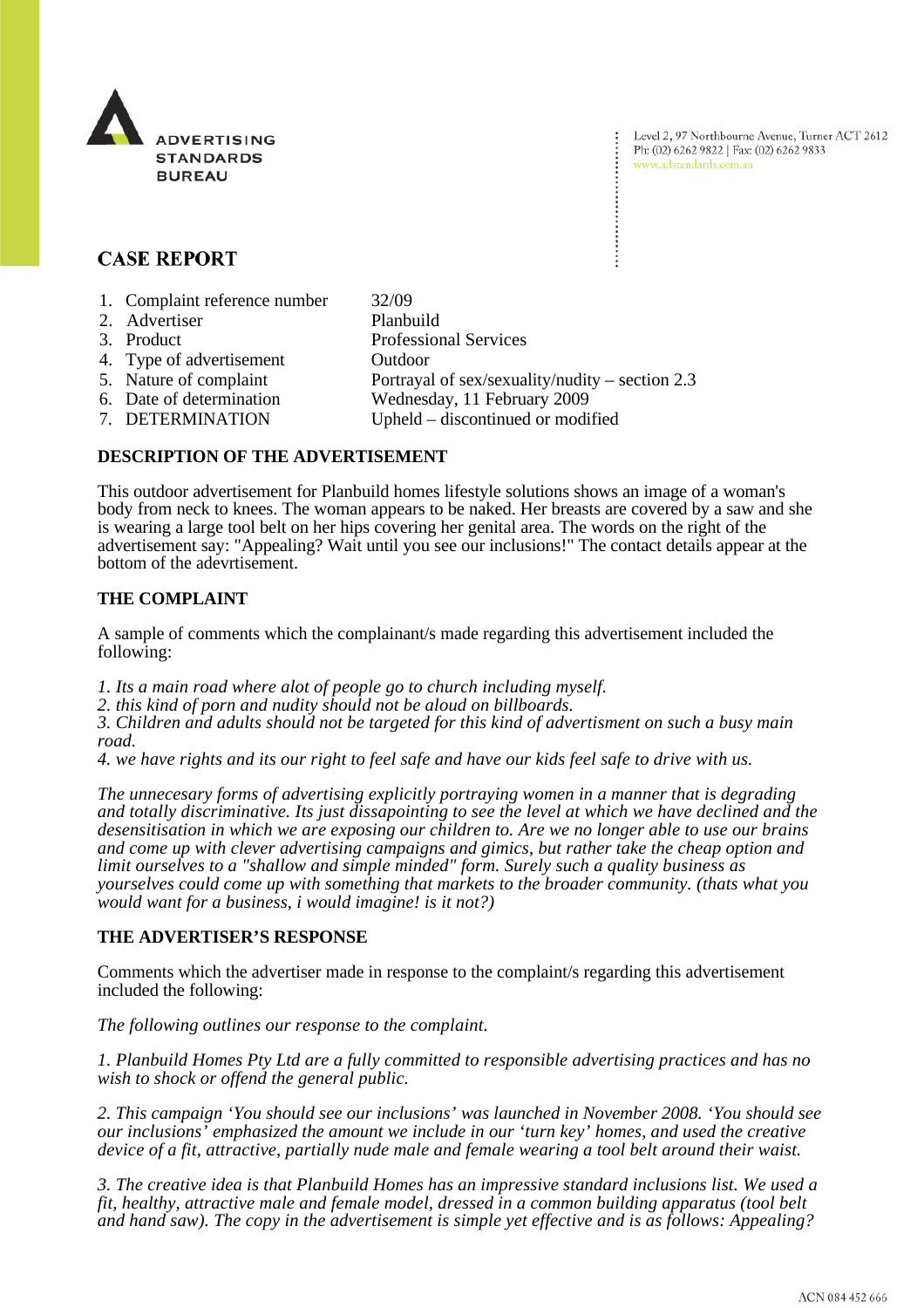*You should see our inclusions.* 

*4. Section 2.3 of the AANA Code of Ethics states: Advertising or Marketing Communications shall treat sex, sexuality and nudity with sensitivity to the relevant audience and, where appropriate, the relevant programme time zone* 

*5. The outdoor campaign was run through a media company (APN Outdoor) using large format billboards. APN Outdoor operates strict approval guidelines to approve any creative shown within their media space. Specific attention was given to the areas mentioned.* 

*6. The core target consumer for the campaign are first or second home buyers, both male and female. These consumers, and indeed the general public, are both used to and enjoy seeing advertising images that depict natural beauty, often with far more obvious nudity. In accordance with provision 2.3 the image is carefully designed to suggest the male and females are partially naked, however photo editing software and strategically placed tool bag, and hand saw cover all sensitive areas.* 

*7. Whilst the advertisement is not target at children, given its outdoor placement it is acknowledged that it may be seen by children.* 

*Part 2.4 of the AANA Advertising Code for children states: "Advertising or Marketing Communications to Children must not include sexual imagery in contravention of Prevailing Community Standards;" We believe the subtle imagery used in the ad, whilst featuring stylised nudity, could in no way be considered by prevailing community standards as "sexual" in nature. We believe that more of the body can be seen when going to the beach. Whilst both models are fit and attractive to look at, they certainly do not depict any sexual connotation and certainly not considered as "Porn" as stated by one of the complainants.* 

*8. The female billboard is displayed in the location first for one (1) month, and is then followed by the male billboard which is also displayed for one (1) month. We find it quite sexist that both complaints have been about the female billboard and not the male billboard, when in actual fact you see more of the male body than the females. We find both complaints to be biased and one sided.* 

### **THE DETERMINATION**

The Advertising Standards Board ("Board") considered whether this advertisement breaches Section 2 of the Advertiser Code of Ethics (the "Code").

The Board considered the application of Sections 2.3 and 2.5 of the Code, relating to sex, sexuality and nudity, and language.

In regard to the advertisement's portrayal of sex, sexuality and nudity under Section 2.3, the Board noted that the woman is naked and only her torso and legs are shown - there is no image of her face or head. The woman is depicted in a mildly sexual position and the image is accompanied by mildly sexually suggestive text 'Appealing? You should see our inclusions.'

The Board noted that it had previously considered advertisements featuring scantily clad women and that the use of such images has at times been a divisive issue for the community. The Board noted that there is no relationship between a naked woman and the product or service being advertised. The Board noted that the advertisement is on a billboard and is therefore available for viewing by a broad audience. The Board considered that many reasonable people would find the portrayal to be unacceptable and without justification in the context of the products advertised and in the media utilised. On this basis the Board determined that the advertisement did not depict sexuality with sensititivity to the relevant audience and that it did breach section 2.3 of the Code.

The Board also considered whether the advertisement discriminated against or vilified women. The Board considered that the image of the naked woman, without a head, was objectification of women in the context of a sexually suggestive advertisement for a housing product. On this basis the Board determined that the advertisement breached section 2.1 of the Code.

Finding that the advertisement breached the Code on other grounds, the Board upheld the complaint.

#### **ADVERTISER'S RESPONSE TO DETERMINATION**